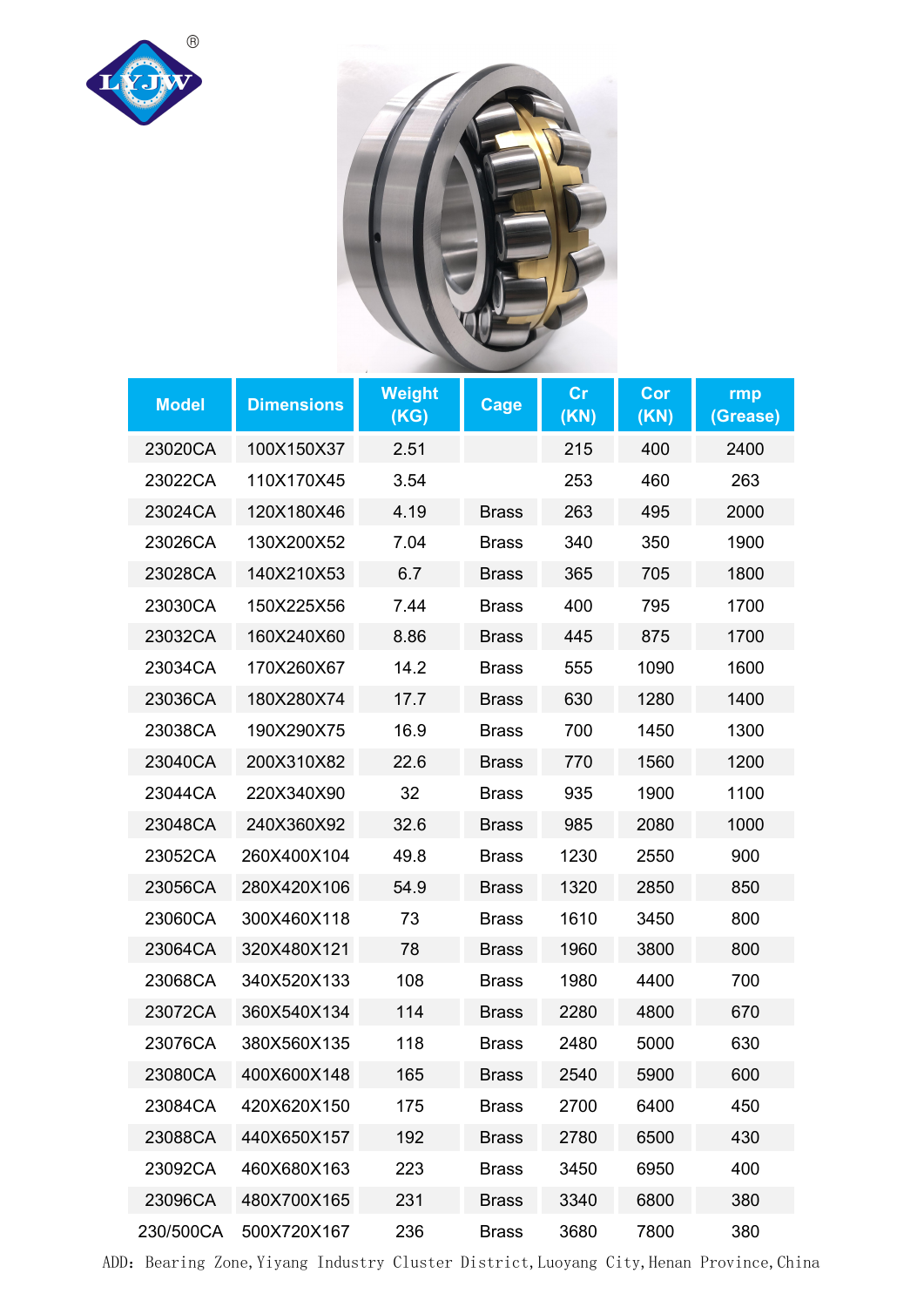



| <b>Model</b> | <b>Dimensions</b>        | <b>Weight</b><br>(KG) | Cage               | cr<br>(KN) | Cor<br>(KN) | rmp<br>(Grease) |
|--------------|--------------------------|-----------------------|--------------------|------------|-------------|-----------------|
| 230/530CA    | 530X780X185              | 310                   | <b>Brass</b>       | 4370       | 9300        | 340             |
| 230/560CA    | 560X820X195              | 355                   | <b>Brass</b>       | 4890       | 10200       | 320             |
| 230/600CA    | 600X870X200              | 405                   | <b>Brass</b>       | 5230       | 11400       | 300             |
| 230/630CA    | 630X920X212              | 485                   | <b>Brass</b>       | 5750       | 12500       | 260             |
| 230/670CA    | 670X980X230              | 600                   | Steel solic        | 6560       | 14600       | 240             |
|              | 230/710CA 710X1030X236   | 670                   | Steel solic        | 7250       | 16300       | 220             |
|              | 230/750CA 750X1090X250   | 795                   | <b>Steel solic</b> | 8450       | 18600       | 200             |
|              | 230/800CA 800X1150X258   | 895                   | Steel solic        | 8630       | 20000       | 190             |
|              | 230/850CA 850X1220X272   | 1050                  | Steel solic        | 9370       | 21600       | 180             |
|              | 230/900CA 900X1280X280   | 1200                  | Steel solic        | 10100      | 23200       | 170             |
|              | 230/950CA 950X1360X300   | 1450                  | <b>Steel solic</b> | 12000      | 28500       | 160             |
|              | 230/1000CA 1000X1420X308 | 1550                  | Steel solic        | 11200      | 27000       | 150             |
|              | 230/1060CA 1060X1500X32  | 2250                  | Steel solic        | 13800      | 34000       | 135             |
|              | 230/1250CA 1250X1750X375 | 2840                  | Steel solic        | 17900      | 45000       | 120             |
| 24020CA      | 100X150X50               | 2.95                  |                    | 290        | 620         | 1800            |
| 24022CA      | 110X170X60               | 4.98                  |                    | 310        | 650         | 1700            |
| 24024CA      | 120X180X60               | 5.4                   | <b>Brass</b>       | 325        | 660         | 1600            |
| 24026CA      | 130X200X69               | 7.95                  | <b>Brass</b>       | 477        | 815         | 1500            |
| 24028CA      | 140X210X69               | 8.45                  | <b>Brass</b>       | 495        | 900         | 1400            |
| 24030CA      | 150X225X75               | 10.5                  | <b>Brass</b>       | 500        | 1050        | 1300            |
| 24032CA      | 160X240X80               | 13                    | <b>Brass</b>       | 570        | 1210        | 1100            |
| 24034CA      | 170X260X90               | 16.7                  | <b>Brass</b>       | 705        | 1500        | 1000            |
| 24036CA      | 180X280X100              | 22.5                  | <b>Brass</b>       | 835        | 1750        | 950             |
| 24038CA      | 190X290X100              | 24                    | <b>Brass</b>       | 855        | 1840        | 950             |
| 24040CA      | 200X310X109              | 30.5                  | <b>Brass</b>       | 985        | 2130        | 900             |
| 24044CA      | 220X340X118              | 30                    | <b>Brass</b>       | 1150       | 2500        | 850             |

ADD: Bearing Zone, Yiyang Industry Cluster District, Luoyang City, Henan Province, China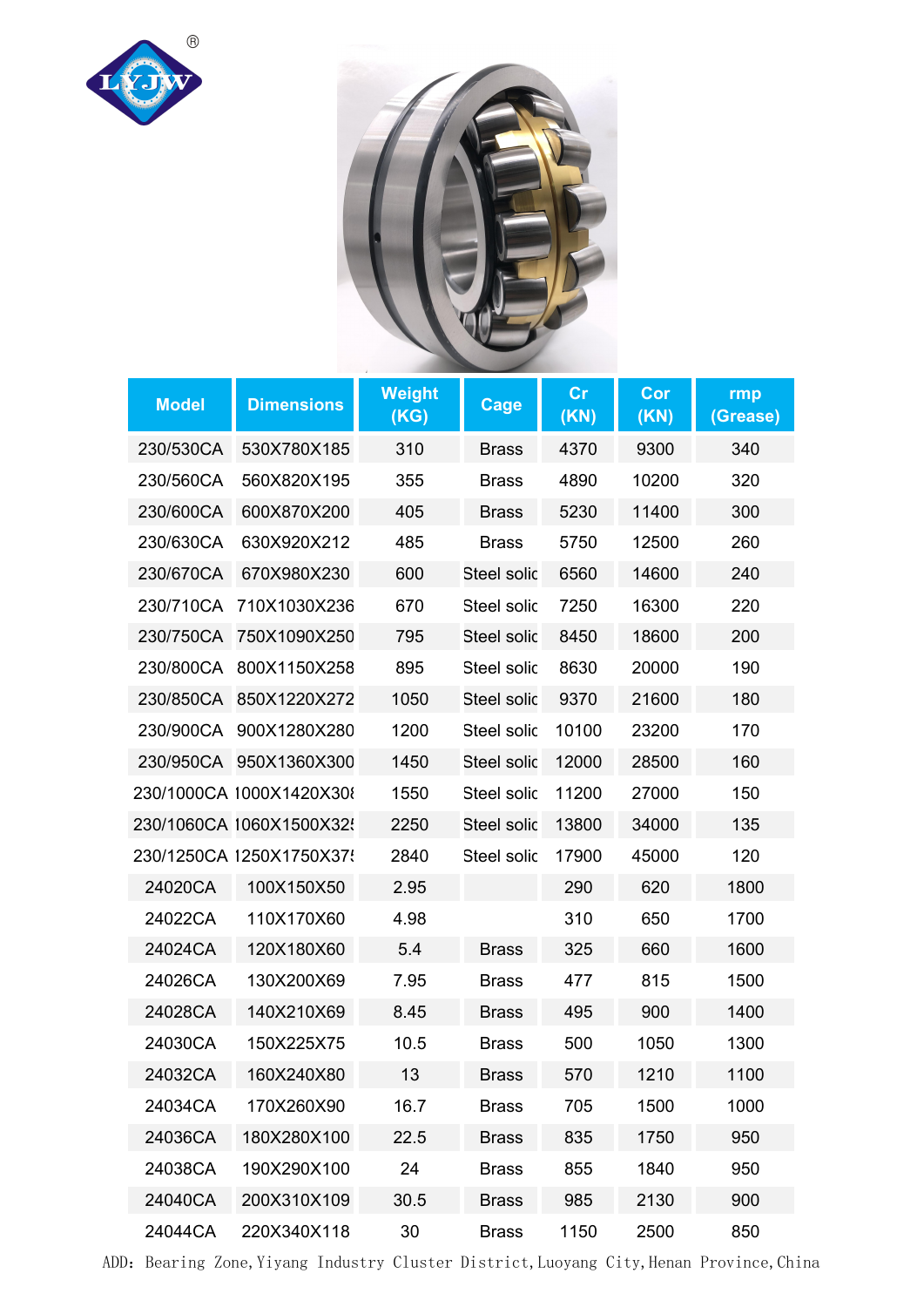



| <b>Model</b> | <b>Dimensions</b>        | <b>Weight</b><br>(KG) | <b>Cage</b>        | cr<br>(KN) | Cor<br>(KN) | rmp<br>(Grease) |
|--------------|--------------------------|-----------------------|--------------------|------------|-------------|-----------------|
| 24048CA      | 240X360X118              | 42.5                  | <b>Brass</b>       | 1240       | 2800        | 800             |
| 24052CA      | 260X400X140              | 64.5                  | <b>Brass</b>       | 1780       | 1910        | 700             |
| 24056CA      | 280X420X140              | 68.5                  | <b>Brass</b>       | 1620       | 3700        | 670             |
| 24060CA      | 300X460X160              | 97                    | <b>Brass</b>       | 2020       | 2700        | 600             |
| 24064CA      | 320X480X160              | 100                   | <b>Brass</b>       | 2480       | 5100        | 560             |
| 24068CA      | 340X520X180              | 140                   | <b>Brass</b>       | 2460       | 5700        | 530             |
| 24072CA      | 360X540X180              | 145                   | <b>Brass</b>       | 3110       | 6550        | 500             |
| 24076CA      | 380X560X180              | 150                   | <b>Brass</b>       | 3150       | 6900        | 480             |
| 24080CA      | 400X600X200              | 205                   | <b>Brass</b>       | 3600       | 7800        | 450             |
| 24084CA      | 420X620X200              | 210                   | <b>Brass</b>       | 3350       | 8450        | 380             |
| 24088CA      | 440X650X212              | 245                   | <b>Brass</b>       | 4080       | 8800        | 360             |
| 24092CA      | 460X680X218              | 275                   | <b>Brass</b>       | 4200       | 9100        | 340             |
| 24096CA      | 480X700X218              | 285                   | <b>Brass</b>       | 4490       | 10000       | 340             |
| 240/500CA    | 500X720X218              | 295                   | <b>Brass</b>       | 4600       | 10400       | 320             |
| 240/530CA    | 530X780X250              | 410                   | <b>Brass</b>       | 5640       | 12700       | 280             |
| 240/560CA    | 560X820X258              | 465                   | <b>Brass</b>       | 6210       | 14000       | 260             |
| 240/600CA    | 600X870X272              | 540                   | <b>Brass</b>       | 6730       | 15600       | 240             |
| 240/630CA    | 630X920X290              | 655                   | <b>Brass</b>       | 7530       | 17300       | 220             |
| 240/670CA    | 670X980X308              | 790                   | Steel solic        | 8450       | 20000       | 200             |
|              | 240/710CA 710X1030X315   | 895                   | Steel solic        | 8970       | 22000       | 190             |
|              | 240/750CA 750X1090X335   | 1065                  | Steel solic        | 9950       | 24000       | 180             |
|              | 240/800CA 800X1150X345   | 1200                  | Steel solic        | 10900      | 27500       | 170             |
|              | 240/850CA 850X1220X365   | 1410                  | <b>Steel solic</b> | 12000      | 30000       | 160             |
|              | 240/900CA 900X1280X375   | 1570                  | Steel solic        | 12900      | 32500       | 150             |
|              | 240/950CA 950X1360X412   | 1990                  | <b>Steel solic</b> | 14800      | 39000       | 130             |
|              | 240/1000CA 1000X1420X412 | 2140                  | Steel solic        | 15400      | 40500       | 110             |

ADD: Bearing Zone, Yiyang Industry Cluster District, Luoyang City, Henan Province, China